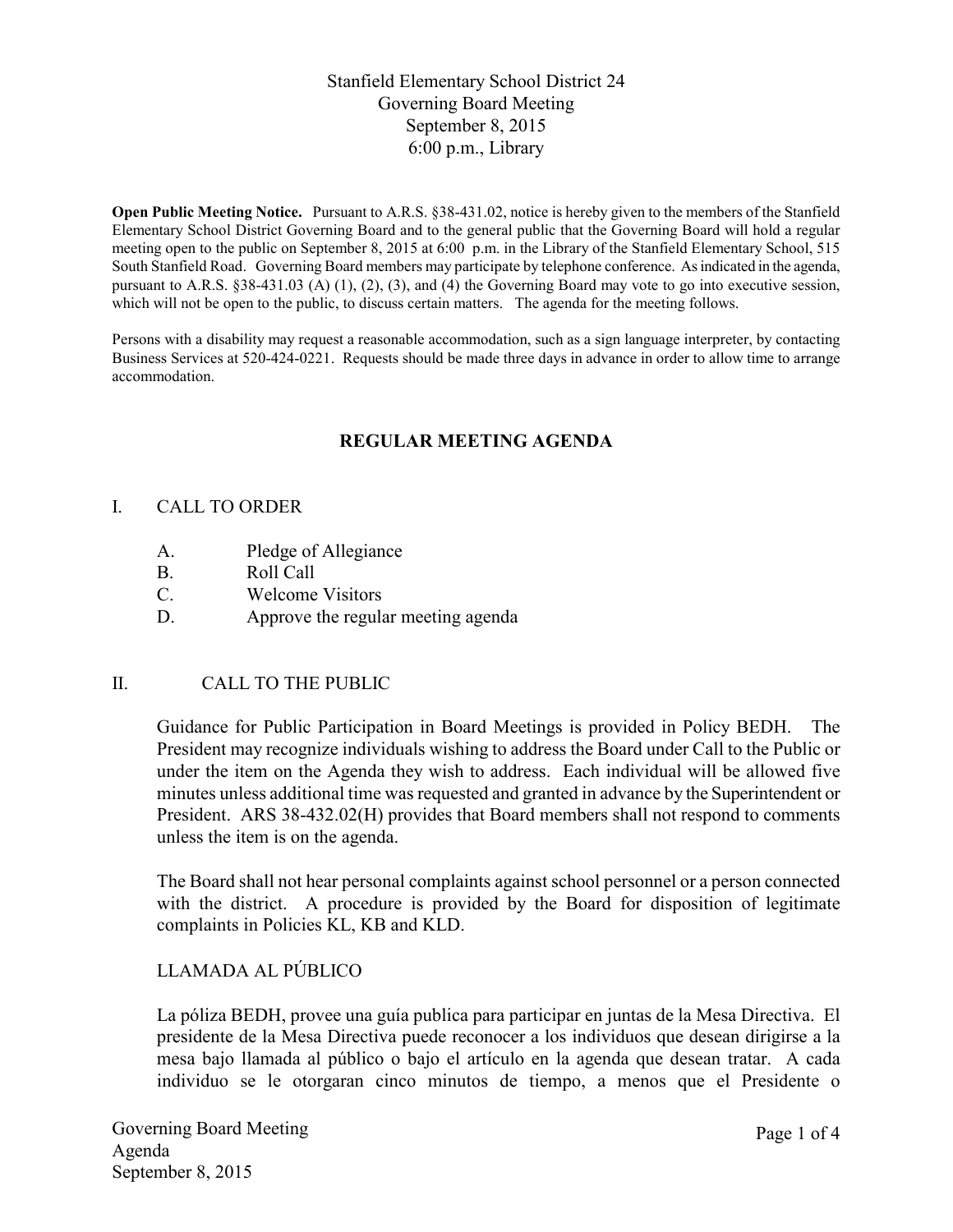Superintendente le hayan concedido tiempo adicional por adelantado. La Póliza ARS 38- 432.02 dice que ningún miembro de la mesa responderá a ningún tipo de comentarios de temas que no estén en la agenda.

La mesa no oirá quejas personales en contra de personal de la escuela o personas que tengan alguna conexión con el Distrito. Para este tipo de quejas la mesa provee otro tipo de procedimientos para la disposición de quejas legítimas las cuales se encuentran en las siguientes Pólizas KL, KB, y KLD.

### III. APPROVAL OF MINUTES

Approve the August 13, 2015 regular governing board meeting minutes and the September 2, 2015 Special Work Session meeting minutes.

# IV. AWARDS AND RECOGNITIONS

- A. Students of the Month
- B. Employees of the Month Classified: Mary Wickes Certified: Elvira Massoud

### V. REPORTS

- A. Superintendent's Report
	- 1. First FY15 Audit Site visit by H&M
	- 2. FY15 Statewide recalculation
- B. August Public Funds Expenditure Reports (Pages 1 4)
- C. August Student Activities Report (Page 5-6)
- D. Principal's Report (Page 7)
- E. Operations Support Services Reports (Pages 8 10)
	- 1. Maintenance
	- 2. Transportation
	- 3. Technology

### VI. NEW BUSINESS ACTION ITEMS – PERSONNEL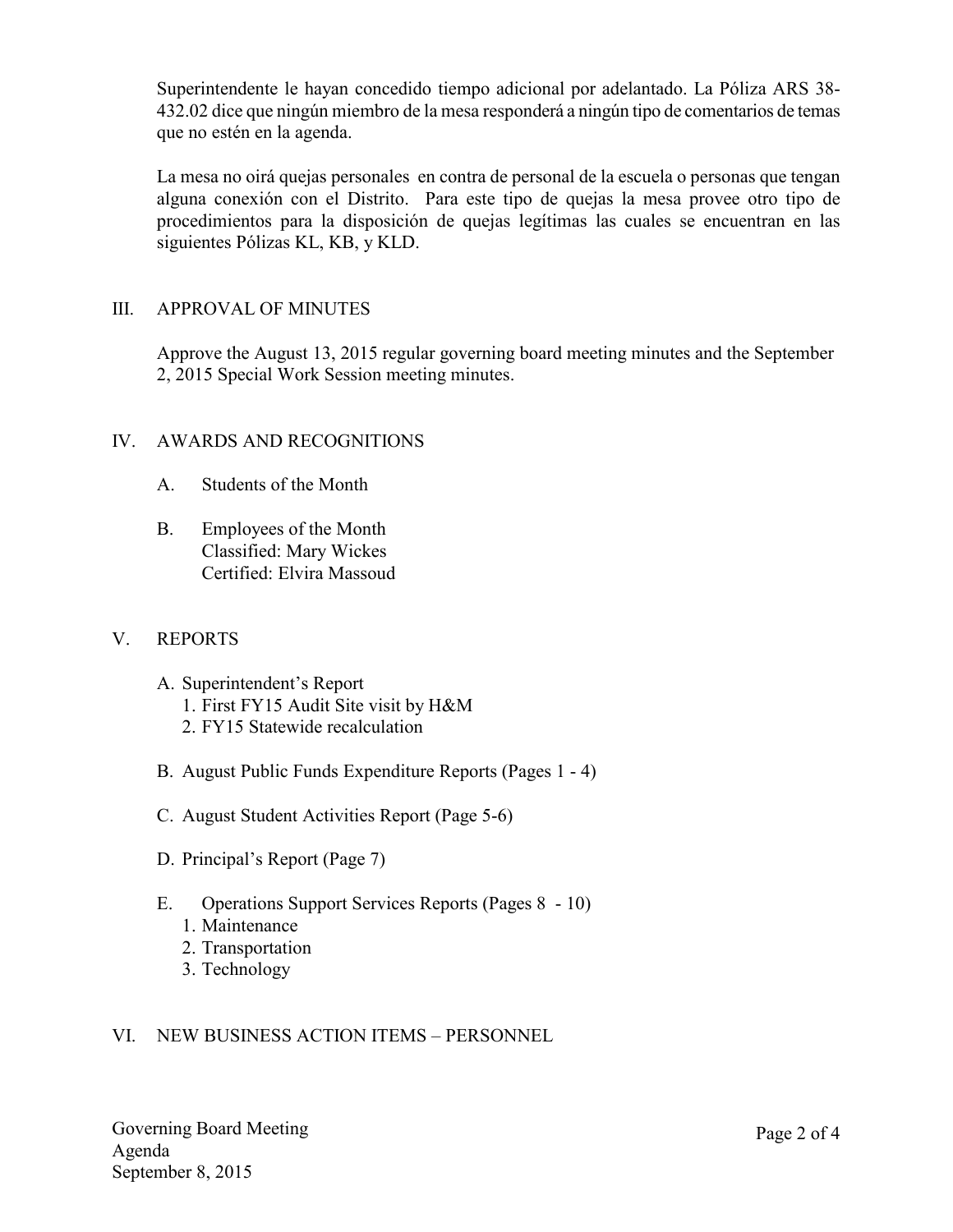All hiring is pending satisfactory completion of background investigation, records verification, and fingerprint report.

- A. Accept Substitute Driver contract declined by Janice Calloway-Rhodes (Page 11)
- B. Approve hire 2015-16 Substitute Teacher Appointment for Desiree Murdock
- C. Approve extra duty for the 2015-2016 school year for Laura Scavo, STEP programming

#### I. NEW BUSINESS ACTION ITEMS – BUSINESS

- A. Ratify approval of payroll vouchers
	- 1. PV3 \$ 103,414.20
	-
	- 2. PV4 \$ 116,466.00<br>3. PV5 \$ 143,381.32  $$143,381.32$
	- 4. PV5 \$ 1,191.20
- B. Ratify approval of expense vouchers
	- 1. EV1563 \$1,688.63
	- 2. EV1564 \$300.00
	- 3. EV1605 \$ 23,948.45
	- 4. EV1606 \$35,996.09
	- 5. EV1607 \$17,642.88
- C. Approve the FY16 Capital Plan Submission to Arizona School Facilities Board (Pages 12-15)
- D. Approve the 2015-2016 Revision #3 School Calendar (Page 16)
- E. Accept with gratitude donation from Mr. King Sports of football shoes and shirts with a value of \$300.00 (Page 17)
- F. Accept with gratitude a donation from Nissan of 12 computer monitors, file folders, and computer paper for the library with a value of more than \$250.00
- G. Approve Melissa Sadorf, Superintendent, as SESD Agency Records Officer for FY16 and FY17 (Page 18)
- VIII. OLD BUSINESS ACTION ITEMS